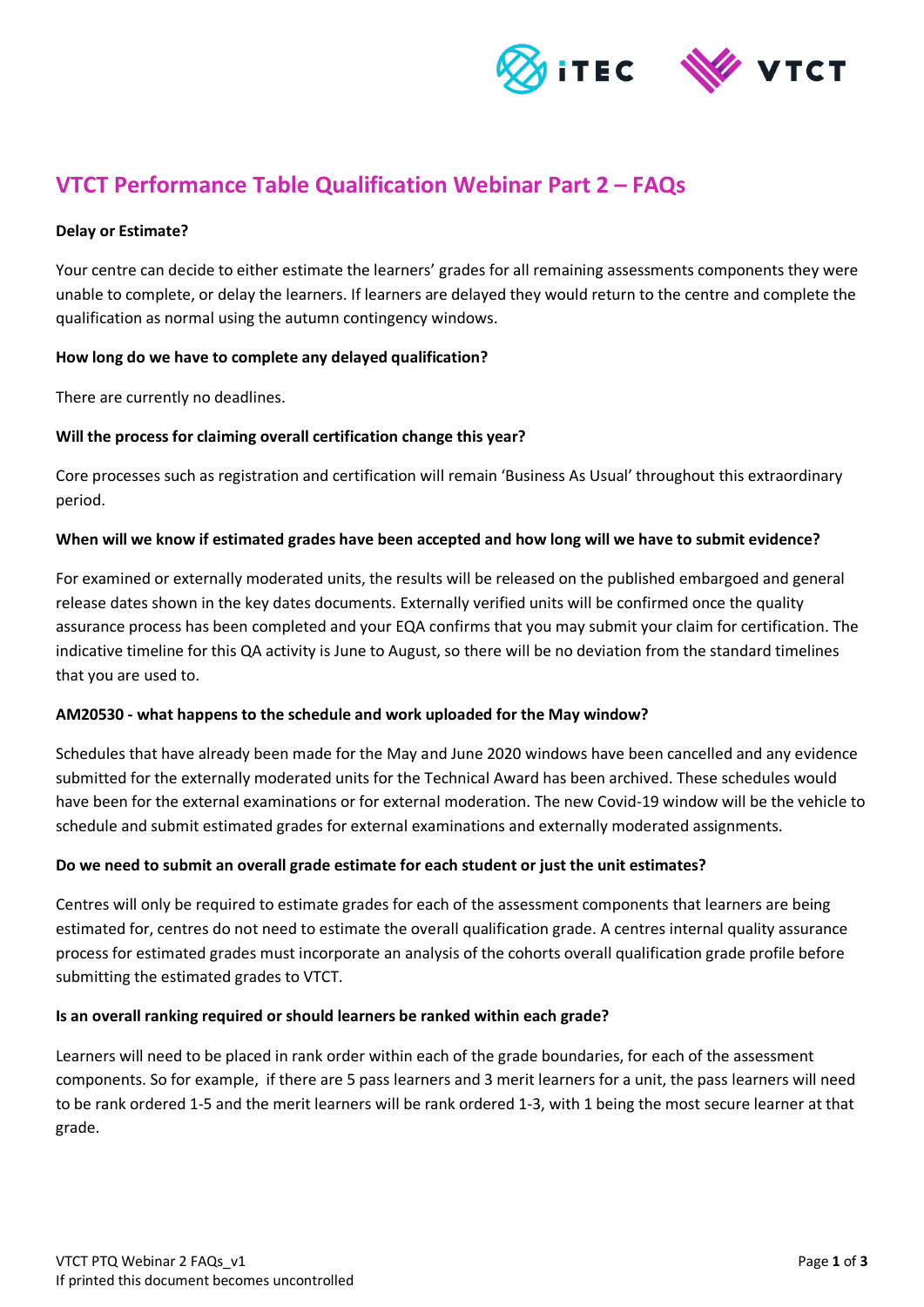

#### **How will the re-opening of schools and colleges impact on the grade estimation process?**

Many learners will have missed out on a significant period of learning which will have impacted their readiness to take an assessment. Suddenly moving away from the mitigation approach would create greater unfairness. If there is capacity to administer assessments when centres open up, priority should **not** be given to assessing learners who are entitled to receive an estimated grade, but rather to learners who will not otherwise be able to receive a result

#### **What will happen for year 11 learners who did not appear on the allocation phase 1?**

If you had planned for these learners to sit assessment components in the summer 2020 window, please can you contact [customersupport@vtct.org.uk](mailto:customersupport@vtct.org.uk) - you will need to schedule these learners in the COVID 19 Summer 2020 window to enable you to upload their estimated grades.

# **How do we deal with the Level 1 NVQ that appears in the calculated grade category but doesn't appear on the PTQ submission list?**

Level 1s are not classed as performance table qualifications, so are not part of this strand of activity. VTCT will release further details of the process required for Level 1 qualifications shortly.

#### **What happens with learners shown as being on historical courses which have now been completed?**

There may have been some learners prepopulated on the Phase one learner profile data collection web form from previous cohorts that were not formally withdrawn with VTCT. If this is the case you will need to categorise these learners into the 'Withdraw' category. If any learners are left unallocated to a category the data will show as an error.

# **How does this work for learners on the combined hairdressing qualification undertaking Level 2 one year and Level 3 the next?**

They will be classed as in-flight learners so you may decide to estimate for the Level 2 units and exams that the learners planned on completing in summer 2020.

# **What happens to learners who were unable to take their scheduled exams in March?**

If your centre has decided to estimate for these learners you will need to schedule those who were due to sit external examinations in the March window, into the new COVID 19 Summer 2020 window. Guidance on how to schedule the learners for the COVID 19 Summer 2020 window will follow shortly.

#### **Do learners whom we have identified as estimated have to take the remaining external exam?**

The decision to delay or estimate a learner lies with the centre. If you had planned for your learners to complete the assessment component in the summer 2020 window, your centre can decide to either estimate the learners' grades for the assessment component they did not get a chance to complete, or delay the learners. If you decide to estimate for the learner they will not be required to undertake any assessment components for the qualification. If the learners are delayed they would then return to the centre and complete the qualification as normal using the autumn contingency windows.